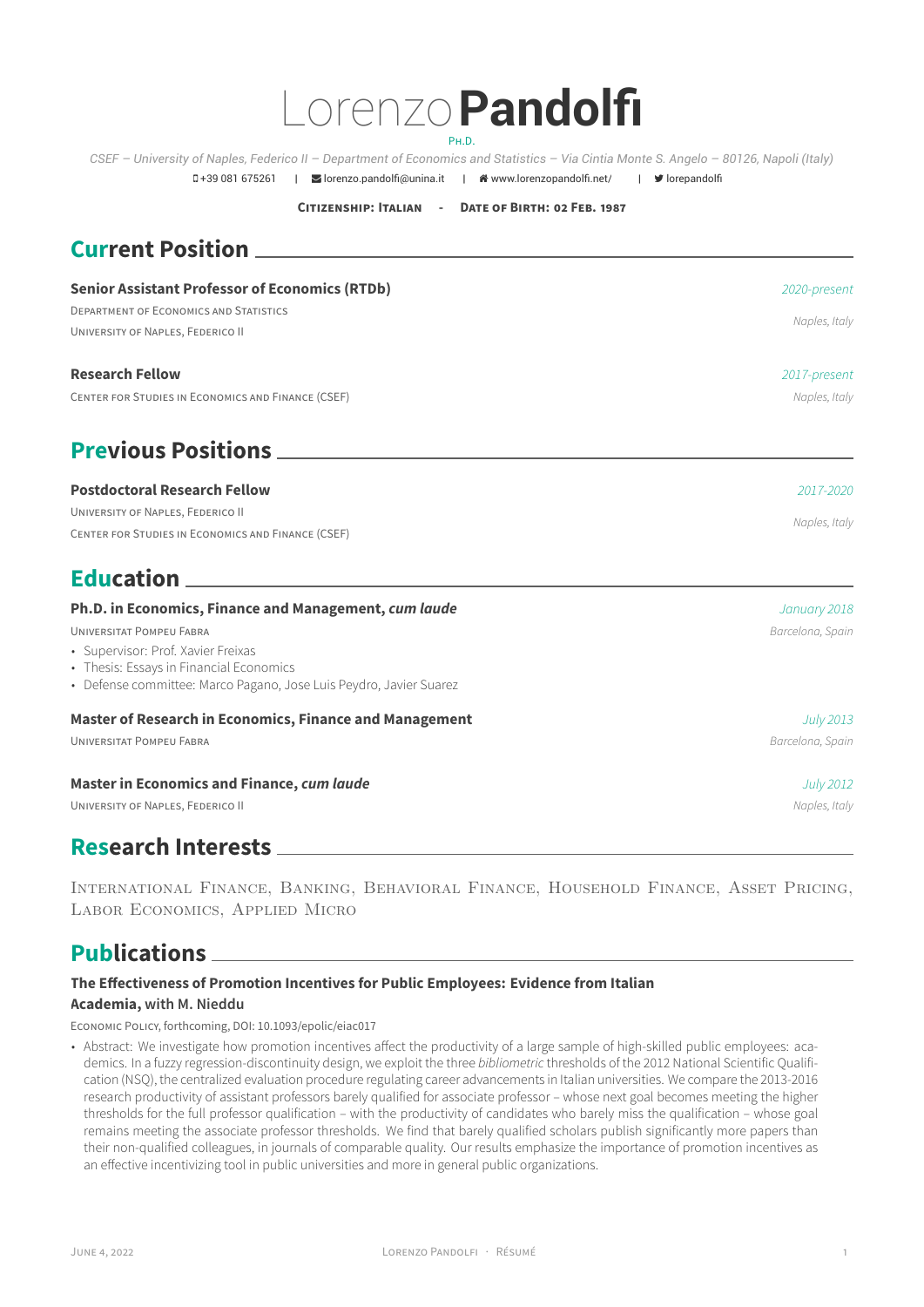#### **Bail-in and Bailout: Friends or Foes?**

MANAGEMENT SCIENCE, 2022, Volume 68, Issue 2, Pages: 1450-1468, DOI: 10.1287/mnsc.2020.3883

• Abstract: This paper analyzes the effects of bail-in and bailout policies on banks' funding cost, incentives for loan monitoring, and financing capacity. In a model with moral hazard and two investment stages, a full bail-in turns out to be, *ex post*, the optimal policy to [deal with a failing bank. Unlike a bailout, it](https://doi.org/10.1287/mnsc.2020.3883) allows the government to recapitalize the bank without resorting to distortionary taxes. As a consequence, however, investors expect bail-ins rather th[an bailouts.](https://doi.org/10.1287/mnsc.2020.3883) *Ex ante*, this raises banks' cost of debt and depresses bankers' incentives to monitor. When moral hazard is severe, this time-inconsistency leads to a credit market collapse in which productive projects are not financed, unless the government pre-commits to an alternative resolution policy. The optimal policy is either a combination of bail-in and bailout – in which the government uses a minimal amount of public transfers to lower banks' cost of debt – or liquidation, depending on the severity of moral hazard and the shadow cost of the partial bailout.

#### **Winners and Losers from Sovereign Debt Inflows, with F. Broner, A. Martin, and T. Williams**

JOURNAL OF INTERNATIONAL ECONOMICS, 2021, Volume 130, 103446, DOI: 10.1016/j.jinteco.2021.103446

(Revised version of NBER WP 27772)

• Abstract: We study the effects of sovereign debt inflows on domestic firms. To do so, we exploit episodes of large sovereign debt [inflows, which follow the announcements of the inclusion](https://doi.org/10.1016/j.jinteco.2021.103446) of six [emerging c](http://www.crei.cat/people/broner/)[ountries int](http://www.crei.cat/~martin/)o maj[or sovereign d](http://tomas-williams.com)ebt indexes. We find that these events reduce government bond yields, appreciate [the domestic currency, and have](https://doi.org/10.1016/j.jinteco.2021.103446) heterogeneous stock-market effects on domestic firms[. Firms operatin](https://www.nber.org/papers/w27772)g in tradable industries experience lower returns than firms in non-tradable industries. In addition, financial firms, government-related firms, and firms that rely more on external financing experience higher returns. The effect on financial and government-related firms is stronger in countries that display larger reductions in government bond yields. The effect on tradable firms is stronger in countries that display stronger appreciations. We provide a stylized model that rationalizes these results. Our findings shed novel light on the channels through which sovereign debt inflows affect firms in emerging countries.

#### **Cutting Through the Fog: Financial Literacy and Financial Investment Choices, with M. Nieddu**

JOURNAL OF THE EUROPEAN ECONOMIC ASSOCIATION, 2021, Volume 19, Issue 1, Pages: 237-274, DOI: 10.1093/jeea/jvz081

• Abstract: This paper examines the impact of financial literacy on the individual propensity to invest in financial assets. In a laboratory experiment with a two-by-two design, we study how the certainty equivalent of a risky lottery changes when varying the lottery [framing and the participants' financial literacy level. We find that presenting the lottery as a f](https://academic.oup.com/jeea/advance-article/doi/10.1093/jeea/jvz081/5721773)inanc[ial asset – wh](https://www.marconieddu.net/)ose payoffs need to be computed from a given return rate – rather than as a simple coin toss reduces t[he average value particip](https://doi.org/10.1093/jeea/jvz081)ants assign to the lottery by approximately 20% and lowers their understanding of the lottery's structure. Enhancing financial literacy by explaining the basic financial concepts involved in the description of the financial-asset lottery, offsets the negative effects of the financial framing: it improves respondents' understanding of the lottery and increases the certainty equivalent. Our results – which can be rationalized by ambiguity aversion – shed new light on the linkages between financial literacy and financial investment behavior. Additionally, they highlight the importance of promoting financial education to stimulate households' financial market participation.

#### **Real Effects of Sovereign Debt Inflow Shocks, with T. Williams**

AEA PAPERS AND PROCEEDINGS, 2020, Volume 110, Pages: 511-515., DOI: 10.1257/pandp.20201010

• Abstract: This paper analyzes the real effects on firms of sovereign debt inflow shocks in emerging countries. We follow Broner, Martin, Pandolfi and Williams (2019), and exploit six episodes of country inclusions into two major local currency sovereign debt indexes. [We complement their evidence by analyzing real var](https://pubs.aeaweb.org/doi/pdfplus/10.1257/pandp.20201010)iable[s, and find tha](http://tomas-williams.com/)t government-related and financial firms experience larger growth in income, employment, and dividends, relative to [tradable firms, in the three y](https://doi.org/10.1257/pandp.20201010)ears following sovereign debt inflow shocks. Our findings suggest that capital inflows to sovereign debt markets can hamper exports and benefit financial and service-based firms, thus reshaping the domestic economy.

#### **Capital Flows and Sovereign Debt Markets: Evidence from Index Rebalancings, with T. Williams**

JOURNAL OF FINANCIAL ECONOMICS, 2019, Volume 132, Issue 2, Pages: 384-403. DOI: 10.1016/j.jfineco.2018.10.008

• Abstract: We analyze how capital flows into the sovereign debt market affect government bond prices, liquidity and exchange rates. To address endogeneity concerns, we construct a measure of informationless capital Flows Implied by (mechanical) Rebalancings [\(FIR\) in the largest emerging markets local currency government debt index. FIR is associated](https://doi.org/10.1016/j.jfineco.2018.10.008) with [higher return](http://tomas-williams.com/)s and greater depth in the sovereign debt market after the rebalancings. Also, larger infl[ows \(outflows\) are associated w](https://doi.org/10.1016/j.jfineco.2018.10.008)ith greater currency appreciations (depreciations). Our results highlight the increasing importance of capital flows driven by demand shocks, due to the growing relevance of benchmark indexes as the preferred habitat for institutional investors.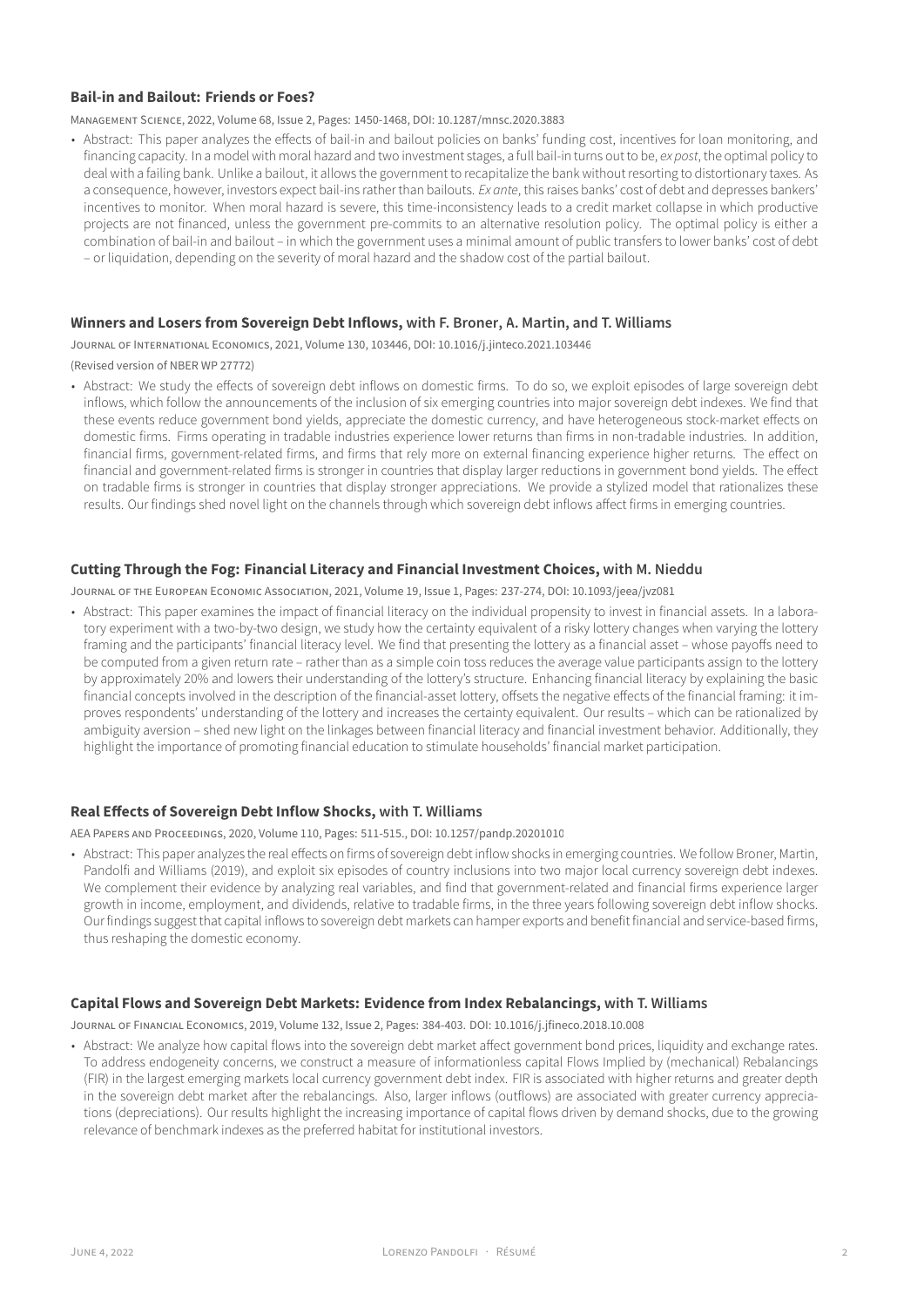## **Working Papers**

### **The Anatomy of Index Rebalancings: Evidence from Transaction Data, with M. Escobar,**

### **A. Pedraza, and T. Williams**

CSEF WORKING PAPERS 621, 2021, Centre for Studies in Economics and Finance (CSEF), University of Naples, Italy.

• Abstract: We exploit a novel dataset covering the universe of transactions in the Colombian Stock Exchange to analyze episodes [of additions to and deletions from MSCI equity indexes. We find additions and d](https://ideas.repec.org/p/sef/csefwp/621.html)eletions to have large price effects: the median [cumulative](https://sites.google.com/site/decrgalvaropedraza) abn[ormal return i](http://tomas-williams.com)n absolute value is 5.5%. We show that these price effects are due to large demand shocks by different classes of international investors – not only passive funds and ETFs, but also active mutual funds, pension funds and government funds – which are not absorbed by arbitrageurs. Consistent with recent asset pricing models with limits to arbitrage, we estimate stock demand curves to be very inelastic: the demand elasticity for the median stock in our sample is -0.34, implying that a 1% increase in the demand for the stock increases its price by 2.9%.

## **Work In Progress**

**The effects of tenure-track systems on selection, productivity and fertility in Economics, with M. Nieddu and R. Nisticò**

**What Drives Sports Betting?, with M. Chegere, P. Falco, M. Stein, and M. Nieddu**

**[Choking U](https://www.marconieddu.net/)nde[r Pressure](https://sites.google.com/site/rnistico/home) and Risk Aversion: Evidence from Football Penalties, with M. Nieddu**

### **Books**

#### **Economia dei Mercati Finanziari with M. Pagano, and G. W. Puopolo**

IL MULINO, 2020. https://www.mulino.it/isbn/9788815287977

## **[Confere](https://www.pandoracampus.it/store/details/10.978.8815/362322)[nce & Seminar Prese](https://www.mulino.it/isbn/9788815287977)[n](http://www.csef.it/Pagano-19)tat[ions](http://www.csef.it/puopolo)**

| 2022 | 14th Annual Paul Woolley Centre Conference*, London (UK)                      |
|------|-------------------------------------------------------------------------------|
| 2022 | <b>5th Marco Fanno Alumni Workshop, Collegio Carlo Alberto, Turin (Italy)</b> |
| 2021 | <b>Seminar (online)</b> , University of Rome "Tor Vergata" (Italy)            |
| 2020 | XXI Workshop on Quantitative Finance, Naples (Italy)                          |
| 2019 | <b>Seminar</b> , LUISS University, Rome (Italy)                               |
| 2019 | Seminar, Bank of Italy, Rome (Italy)                                          |
| 2019 | 15th CSEF-IGIER Symposium on Economics and Institutions, Capri (Italy)        |
| 2019 | Padova Applied Economics Workshop, Padova (Italy)                             |
| 2018 | <b>European Winter Meeting of the Econometric Society.</b> Naples (Italy)     |
| 2018 | <b>COVIP Workshop on Financial Literacy, Roma (Italy)</b>                     |
| 2018 | 14th CSEF-IGIER Symposium on Economics and Institutions, Capri (Italy)        |
| 2018 | MoFiR Workshop on Banking*, Ancona (Italy)                                    |
| 2017 | <b>European Winter Meeting of the Econometric Society</b> , Barcelona (Spain) |
| 2017 | <b>CSEF Seminar, Naples (Italy)</b>                                           |
| 2016 | <b>GSE Jamboree*</b> , Barcelona (Spain)                                      |
| 2015 | <b>GSE Jamboree</b> , Barcelona (Spain)                                       |
| 2014 | <b>Behavioral Seminar, UPF, Barcelona (Spain)</b>                             |

2014 **Finance Seminar**, UPF, Barcelona (Spain)

\*discussant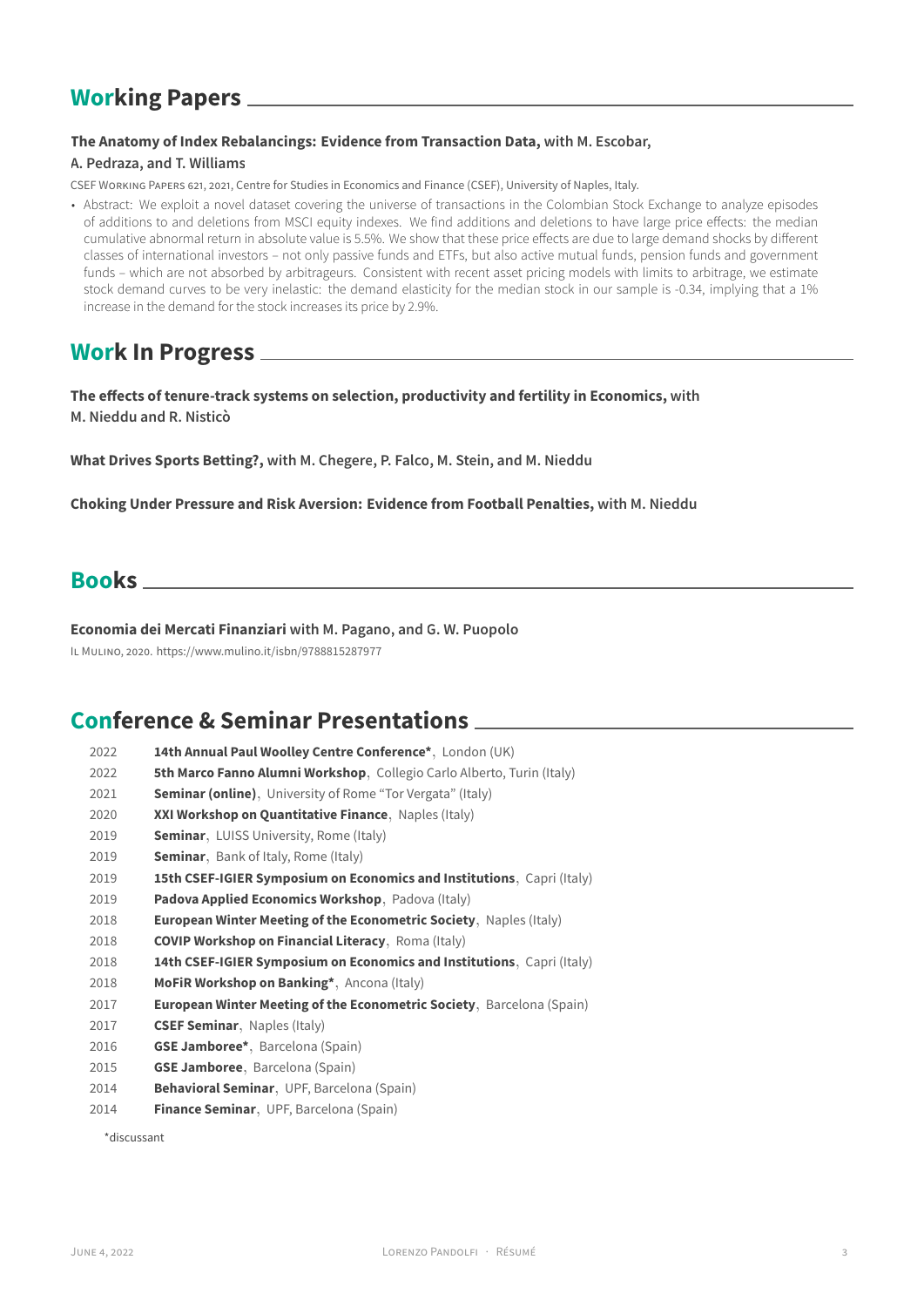# **Grants, Awards & Scholarships**

| 2022-23 | <b>EEA/HER Research Grant</b> , Co-investigator for the project "The effects of tenure-track systems on<br>selection, productivity and fertility in Economics", with M. Nieddu and R. Nisticò |
|---------|-----------------------------------------------------------------------------------------------------------------------------------------------------------------------------------------------|
| 2022    | <b>CSEF Research Award.</b>                                                                                                                                                                   |
| 2021-30 | Italian National Scientific Qualification (ASN) as associate professor, Finance (13/B4)                                                                                                       |
| 2021    | <b>CSEF Research Award.</b>                                                                                                                                                                   |
| 2020-22 | Marco Fanno Fellowship, Unicredit Foundation                                                                                                                                                  |
| 2020    | <b>CSEF Research Award.</b>                                                                                                                                                                   |
| 2018-19 | <b>EIEF Research Grant</b> , Principal Investigator for the project "The Real Effects of Capital Inflows to                                                                                   |
|         | Sovereign Debt Markets", with T. Williams (10.000€)                                                                                                                                           |
|         | <b>STAR Grant</b> , Member of the research team for the project "Household asset allocation and                                                                                               |
| 2018-20 | financial intermediation: the Role of Financial Advice", funded by University of Naples Federico II                                                                                           |
|         | and Compagnia di San Paolo (Principal Investigator: Giovanni Walter Puopolo)                                                                                                                  |
| 2012-13 | <b>Severo Ochoa PhD Track Fellowship.</b> Awarded by the Barcelona Graduate School of Economics                                                                                               |
| 2007-08 | <b>Erasmus Grant</b> , University of Naples, Federico II                                                                                                                                      |

## **Teaching**

### UNIVERSITY OF NAPLES

| 2022 | <b>Policy Evaluation, (graduate)</b>                                                     |
|------|------------------------------------------------------------------------------------------|
| 2022 | <b>Econometrics, (graduate)</b>                                                          |
| 2022 | <b>Asset Pricing, (graduate)</b>                                                         |
| 2021 | <b>Econometrics I.</b> (PhD)                                                             |
| 2021 | <b>Asset Pricing, (graduate)</b>                                                         |
| 2020 | <b>Econometrics I.</b> (PhD)                                                             |
| 2020 | Finance Theory, Asset Pricing, (undergraduate & graduate), Teaching Assistant            |
| 2019 | <b>Econometrics I.</b> (PhD)                                                             |
| 2019 | <b>Finance Theory, Asset Pricing, (undergraduate &amp; graduate), Teaching Assistant</b> |
| 2018 | <b>Finance Theory, Asset Pricing, (undergraduate &amp; graduate), Teaching Assistant</b> |
| 2012 | <b>Finance Theory, (undergraduate), Teaching Assistant</b>                               |

### UNIVERSITAT POMPEU FABRA

| 2016 |      | Financial Economics, Introduction to Microeconomics, Human Resources, (undergraduate), |
|------|------|----------------------------------------------------------------------------------------|
|      |      | <b>Teaching Assistant</b>                                                              |
|      | 2015 | <b>Financial Economics, Human Resources</b> , (undergraduate), Teaching Assistant      |
|      | 2014 | <b>Markets and Derivatives, Consumer Behavior.</b> (undergraduate), Teaching Assistant |
|      | 2013 | <b>Markets and Derivatives.</b> (undergraduate), Teaching Assistant                    |
|      |      |                                                                                        |
|      |      |                                                                                        |

## **Other Activities**

### UNIVERSITY SERVICE

| 2021-2022 | Member of the Job Market Hiring Commitee, University of Naples and CSEF           |
|-----------|-----------------------------------------------------------------------------------|
| 2022      | Co-organizer of the XVI CSEF-IGIER Symposium On Economics and Institutions, Capri |
| $2021 -$  | Member of the Academic Board of the PhD in Economics, University of Naples        |
| 2021      | Referee for the 2015-2019 Italian Research Quality Assessment (VQR), MUR          |
| 2021      | Co-organizer of the Recovery Lab webinar series, University of Naples             |
| 2020-2021 | Co-organizer of the CSEF seminar series, University of Naples                     |
| 2019-2020 | Co-organizer of the CSEF seminar series, University of Naples                     |
| 2018-2019 | Co-organizer of the CSEF seminar series, University of Naples                     |

### REFEREEING

*Journal of Financial and Quantitative Analysis, Journal of International Economics, Journal of International Money and Finance, Education Sciences*